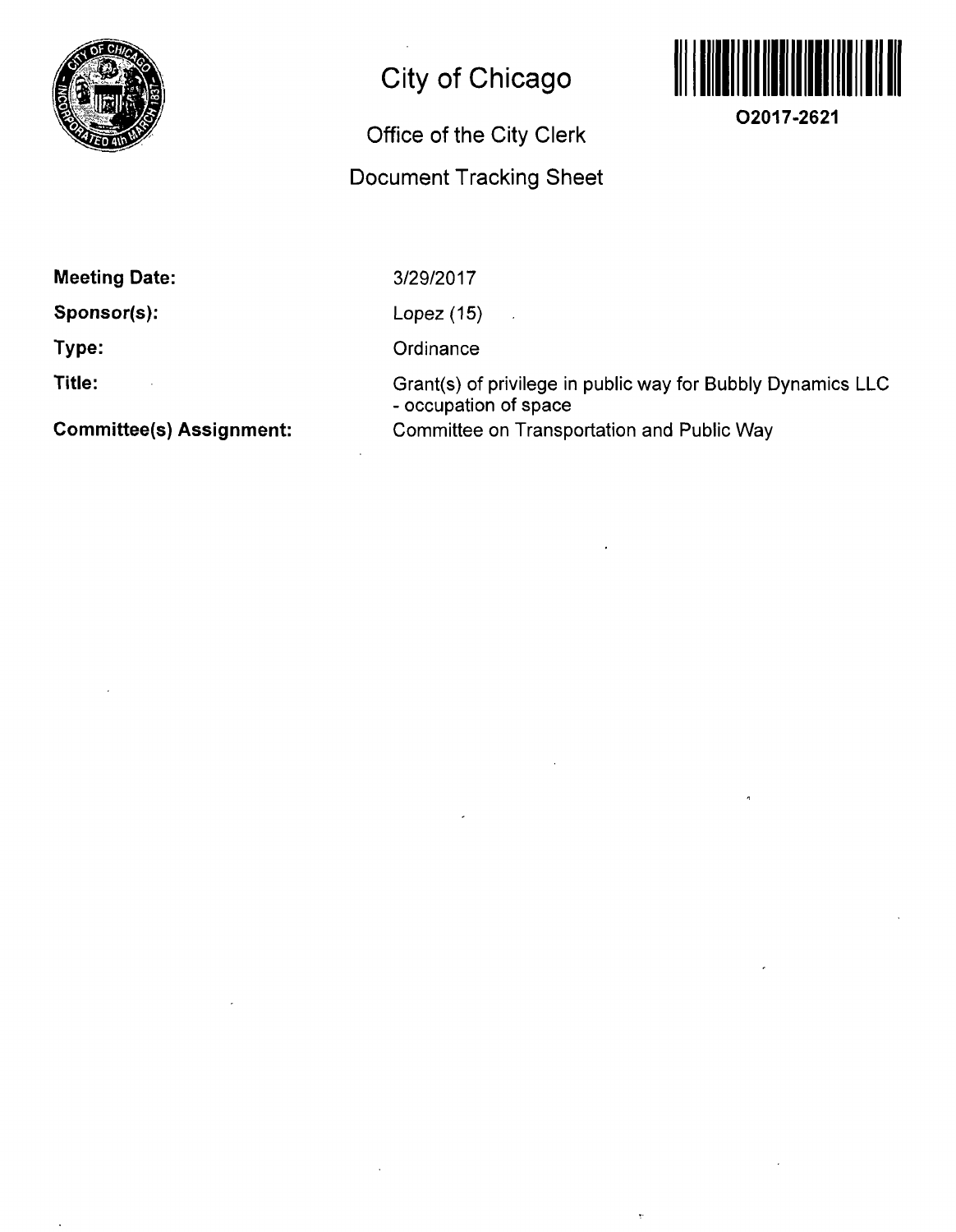**ORDINANCE** BUBBLY DYNAMICS, LLC Acct. No. 343021 - 2 Permit No. 1126093

Be It Ordained by the City Council of the City of Chicago:

SECTION 1. Permission and authority are hereby given and granted to BUBBLY DYNAMICS, LLC, upon the terms and subject to the conditions of this ordinance to maintain and use, as now constructed. Occupation of Space on the public right-of-way adjacent to its premises known as 1400 W. 46th St..

Said Occupation of Space at 8. Loomis Street & W. 46th Street measure(s): One (1) at five hundred fifty (550) feet in length, and thirty-three (33) feet in width for a total of eighteen thousand one hundred fifty (18150) square feet. Existing occupation of space is used for site access and parking.

The location of said privilege shall be as shown on prints kept on file with the Department of Business Affairs and Consumer Protection and the Office of the City Clerk.

Said privilege shall be constructed in accordance with plans and specifications approved by the Department of Planning and Development, Department of Transportation (Division of Project Development), and Department of Transportation (Office of Underground Coordination).

This grant of privilege in the public way shall be subject to the provisions of Section 10-28-015 and all other required provisions of the Municipal Code of Chicago.

The grantee shall pay to the City of Chicago as compensation for the privilege #1126093 herein granted the sum of four thousand seven hundred sixty-nine (\$4,769.00) per annum in advance.

A 25% penalty will be added for payments received after due date.

The permit holder agrees to hold the City of Chicago harmless for any damage, relocation or replacement costs associated with damage, relocation or removal of private property caused by the City performing work in the public way.

er Date of Berssan Authority herein given and granted for a period of five (5) years from and af Alderman Raymond A. Lopez 15th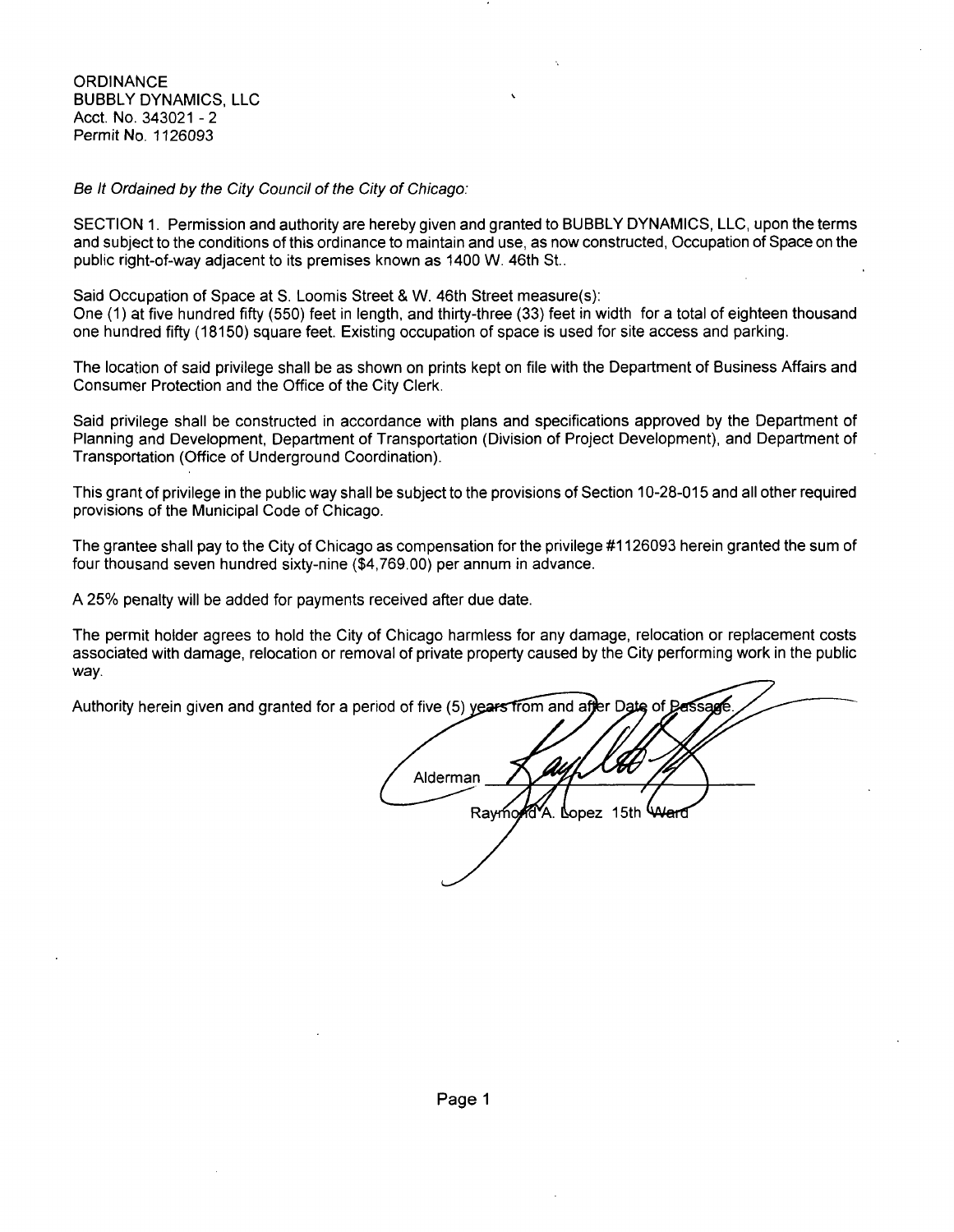

PRIVILEGE Ex MT 6F PERMIT APPLICATION JAN 6, 2017